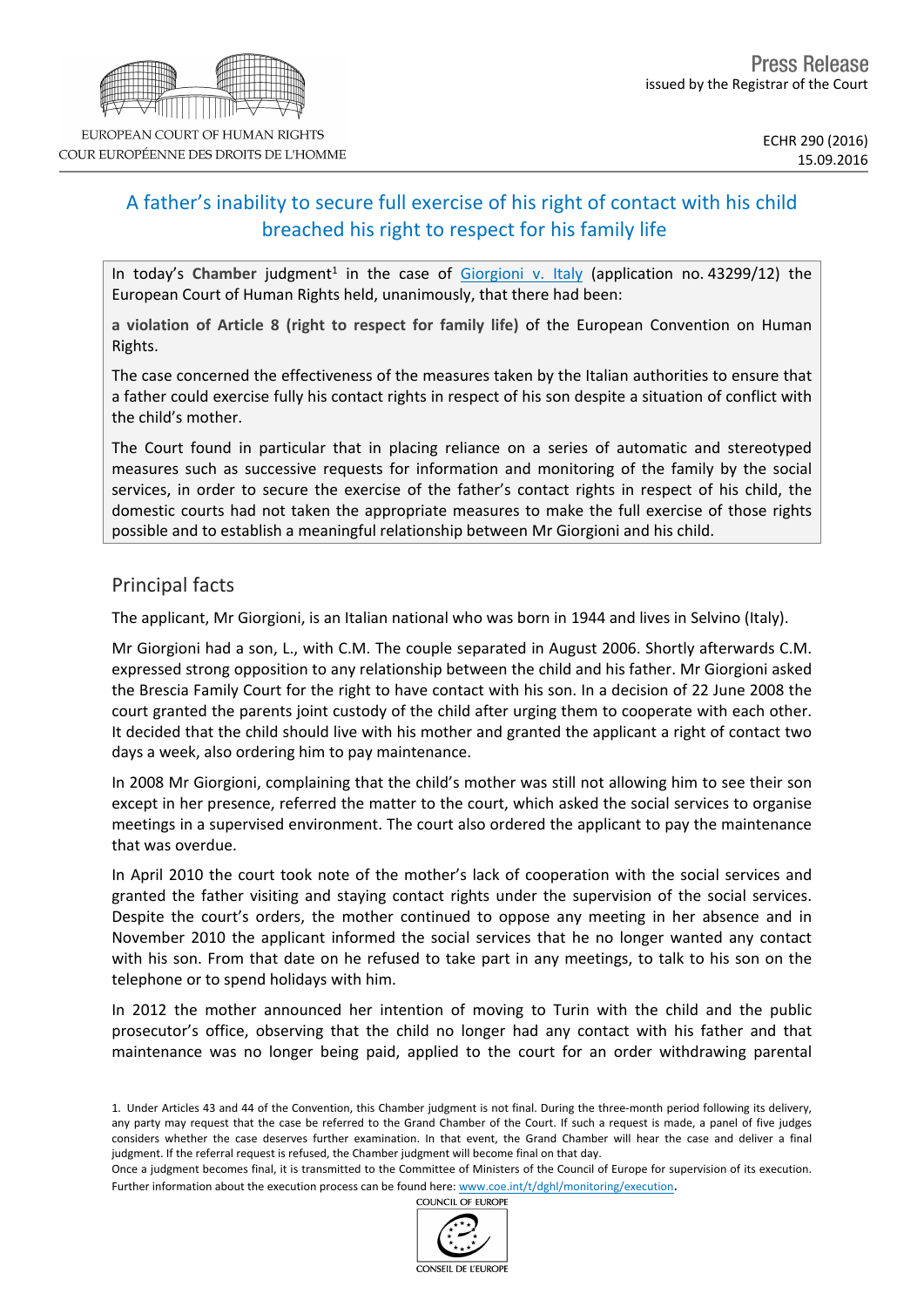responsibility. Mr Giorgioni in turn applied to the court for sole custody of his son. In May 2012 the court, joining the two sets of proceedings, authorised the mother to settle in Turin since the father was no longer exercising his right of contact. It asked the social services in Turin to schedule meetings between the child and his father in a supervised environment, and unsupervised meetings at a later stage. The Court of Appeal upheld the court's decision. In 2014 the Bergamo District Court sentenced the child's mother to a suspended prison term for not complying with the court's decisions on the father's right of contact, while Mr Giorgioni was sentenced to three months' imprisonment for not paying maintenance, for abandoning his child and for violent behaviour towards his ex-wife.

# Complaints, procedure and composition of the Court

Relying on Article 8 (right to respect for private and family life), Mr Giorgioni complained that the authorities had tolerated the conduct of the child's mother when she prevented him from exercising his right of contact and tried to turn the child against him. He also complained that the authorities had not taken positive steps to enable him to exercise his contact rights and form a relationship with his son.

The application was lodged with the European Court of Human Rights on 26 June 2010.

Judgment was given by a Chamber of seven judges, composed as follows:

Mirjana **Lazarova Trajkovska** ("the Former Yugoslav Republic of Macedonia"), *President*, Guido **Raimondi** (Italy), Kristina **Pardalos** (San Marino), Paul **Mahoney** (the United Kingdom), Aleš **Pejchal** (the Czech Republic), Robert **Spano** (Iceland), Pauliine **Koskelo** (Finland),

and also Abel **Campos**, *Section Registrar.*

## Decision of the Court

## Article 8

The Court considered it necessary to examine the applicant's complaints with reference to two separate periods. With regard to the first period – from August 2006 to November 2010 – the Court noted that Mr Giorgioni had sought from 2006 onwards to establish contact with his son and that, despite the court decisions granting him contact rights, he had been able to exercise those rights only to a limited extent owing to the opposition of the child's mother.

The Court noted that a lack of cooperation between parents who were separated did not exempt the competent authorities from doing everything in their power to enable the family tie to be maintained. In particular, the domestic courts had not taken the appropriate measures at the onset of the parents' separation to enable effective contact arrangements to be put in place. They had subsequently tolerated, for around four years, a situation in which the mother's behaviour prevented the establishment of a meaningful relationship between father and son. The Court observed in particular that the District Court proceedings had resulted in a series of automatic and stereotyped measures, such as successive requests for information and monitoring of the family by the social services, aimed at securing the father's right of contact.

The Court therefore held that there had been a violation of the right to respect for family life.